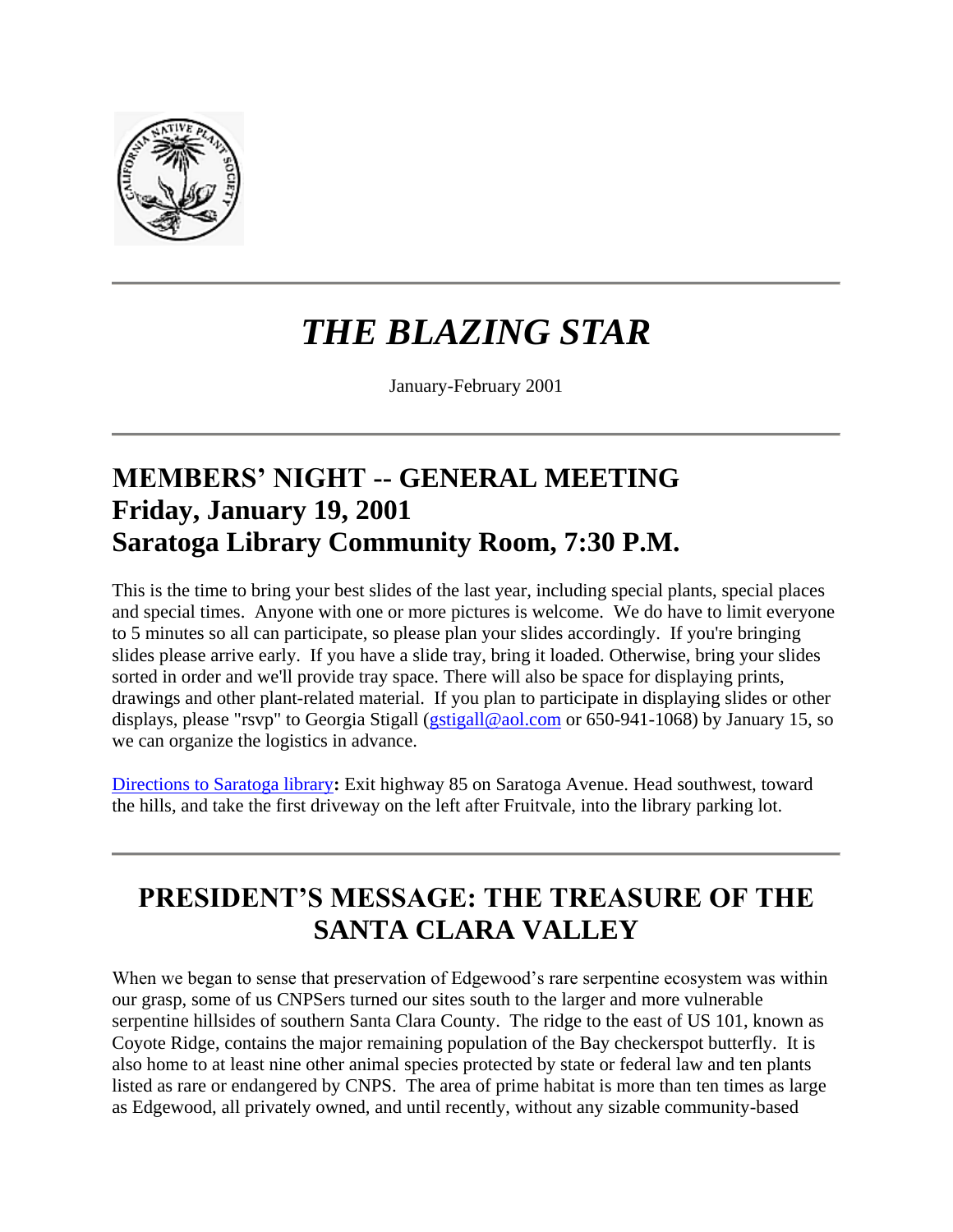advocates of the kind Edgewood always had. It was clear to us that the Coyote Ridge area had to be preserved, and clearly this would be quite a challenge.

We formed a committee of members with a variety of skills, and began assembling data. We hired Stuart Weiss to develop a Geographic Information System database that would overlay our plant data with information on the Bay checkerspot butterfly, and geological and land use information. This will form the basis for a report on the resources of the area.

Our committee realized that it was critical that we begin educating the public about this spectacular area and the need to preserve it immediately. We were buoyed by the 81 percent favorable vote in the City of San Jose to lock in the current Greenline protecting the southern hills from development. This meant there was strong community support for open space preservation in San Jose.

So, we developed a color brochure, *Coyote Ridge, the Treasure of Santa Clara Valley.* We are sending this brochure first to environmentalists and friends in public agencies in decision-making positions asking them to join us in a broad-based effort to obtain preservation of the serpentine habitat. We have developed a slide show that we can present to groups. There will be a forum on Coyote Ridge/Coyote Valley Conservation issues at PCC on March 15 (see announcements in this issue). With staff from the Stanford Center for Conservation Biology, we will be leading additional walks to the Butterfly Trust Area on Coyote Ridge in the Spring. There will be walks for chapter members on April 7 and April 14. Details on how to reserve space will be in the March *Blazing Star.* In addition, we will be conducting plant surveys this spring.

We need help on all of these endeavors, people to work on plant lists, people to lead walks, people to help spread the word. Here's what you can do. Give me a call at 650-856-7579 or email me at [seleve@ix.netcom.com;](mailto:seleve@ix.netcom.com) I will send you a copy of the brochure, or send a supply if you know of others that should have copies. Come to the forum, give me your ideas, give me your address, tell me you can work on a plant list, lead a trip, make a slide presentation, organize meetings, do fund raising, take pictures, write deathless prose. **Do it!** [Coyote Ridge.](coyote/index.htm)

Don Mayall

### **CHAPTER ACTIVITIES**

#### **PHOTOGRAPHY GROUP**

The photography group held a well-attended potluck at Ken Himes's Belmont home in December and revisited the Smith River area. They were joined by others on this year's July 4th field trip there, who added their snapshots and tasty concoctions to the event. The group will continue meeting on Mondays at 7:30PM at the Peninsula Conservation Center. Lottie Jenvey will be featured at the January 8th meeting. For information about the February 5th meeting call Sonja Wilcomer at 650-494-0104.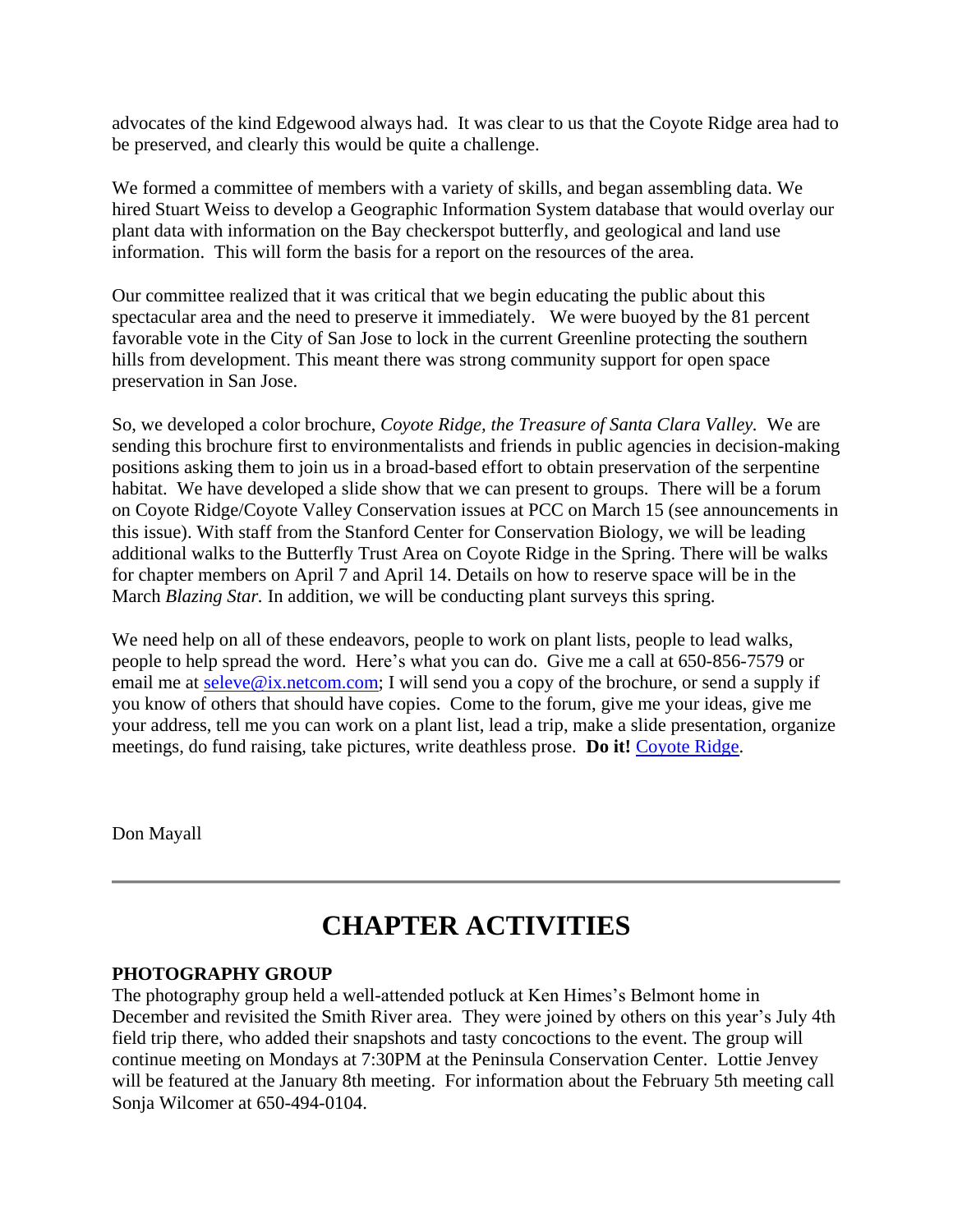#### **GARDENING WITH NATIVES**



We will have our normal first Thursday meeting on January 4th at 7:30 PM. The meeting will be a potluck dinner, held at Stephanie's house. Bring a main course, salad, vegetable, drinks, etc. We will also review our plans for the upcoming year. Questions, Stephanie Mangels, 408-629-8004

Directions: From 85 south, take the Blossom Hill Road exit. Make a left off the freeway onto Blossom Hill Road, going over the overpass. Keep going on Blossom Hill Road Past Snell Avenue, Judith, and Eagles. Take a left at Lean, the signal after Oak Grove High School. Then, take your first right onto Hayes. Go down Hayes several blocks until you see Garrison (it is a circle, so you have two chances to find it). Take a left onto Garrison and our house 5319, at the far end of the circle (the only one without a front lawn).

#### **RESTORATION AT FOOTHILL PARK**

The last two broom removal trips in December (and also the last two of the 20th century) were at 'area five' on Los Trancos trail. We entered from Los Trancos Road and this shortening the walk in. This area has broom both above and below the trail but it is not as dense as the plots closer to the main entrance. As a result there are many more natives coming up; bulbs, seedling oaks, red berry and many others to enjoy. If you have a free day come out and enjoy the peace of the woods, the views, the wild life and the plants. You will be helping to restore this beautiful area to its full glory. We would love to have you join us.

- Saturday, January 6: 9 am Page Mill Park and Ride. Sunday, January 14: same as last week. Saturday, January 20: 9 am Orchard Glen picnic area. Saturday, January 27: same as last week Sunday, February 4: 9 am Page Mill Park and Ride. Saturday, February 10: same as last week.
- Sunday, February 18: 9 am Orchard Glen picnic area.
- Sunday, February 25: same as last week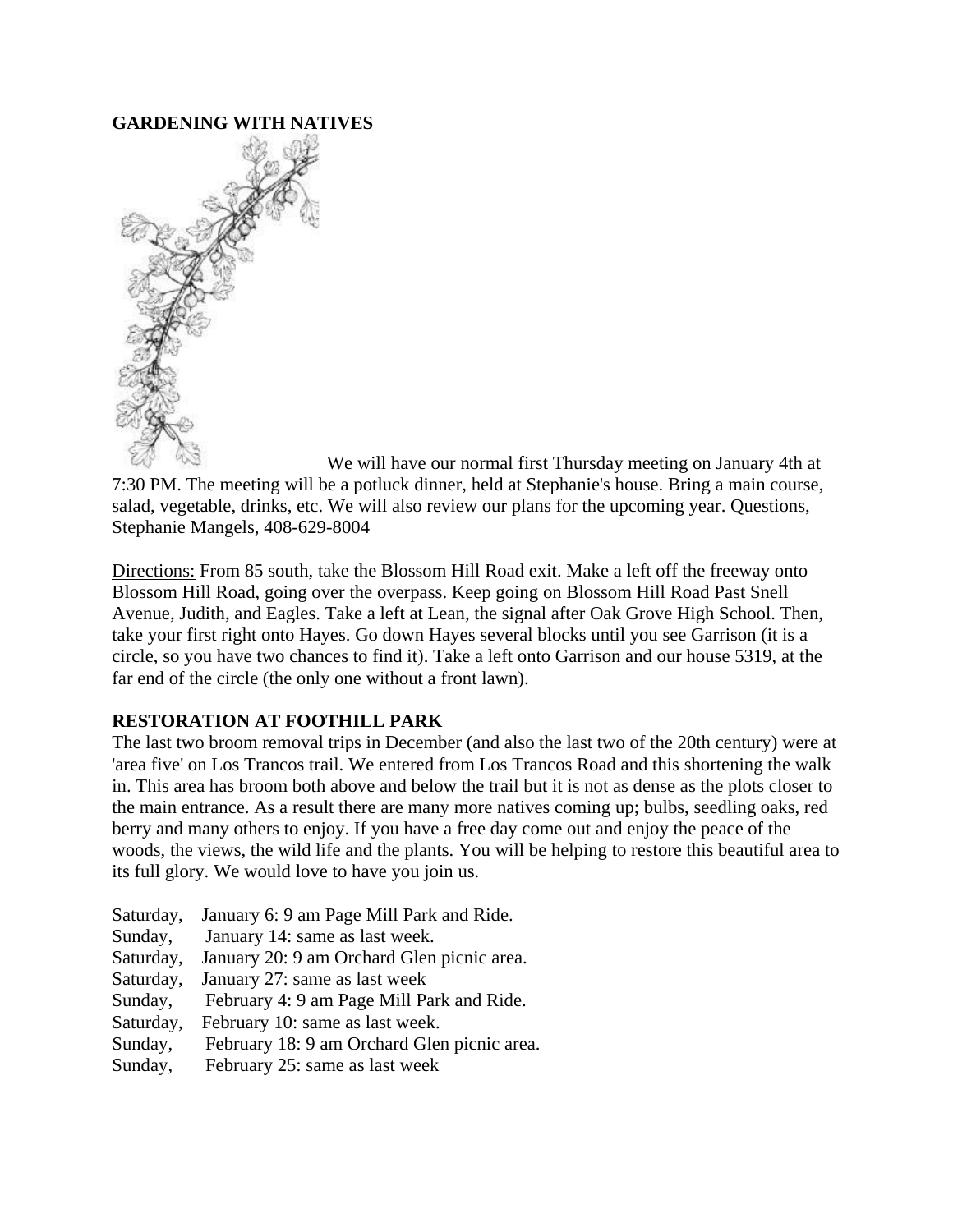If you would like further information contact Ellie Gioumousis, 650-494-6276 or [ellieg@ispchannel.com](mailto:ellieg@ispchannel.com) (The e-mail address may change soon, so if it bounces call to get the new address.)

#### **THIRD ANNUAL "GREET THE NEW YEAR" WALK & PICNIC AT AÑO NUEVO STATE RESERVE**

Please join us at Año Nuevo State Reserve on January 1, 2001. We will meet in the parking lot at 10:45am. Look for the CNPS sign on a car roof. This will be an easy walk from the parking lot to the pond, and on down to Cove Beach for our picnic. This will be a casual trip - the depth of botanical discussion will depend on who attends! We can also expect to see many raptors and other birds. Please RSVP to Georgia Stigall at gstigall@aol.com or phone 650.941.1068, just so we have an idea of who/how many to expect. If you want to arrive later, meet us at Cove Beach. Bring your lunch, layers, sun protection, rain gear, field guides, binoculars, etc. There is a \$5 entrance fee to the Reserve. This has become a very fun tradition for our chapter...please join us! (Please note, we will cancel for heavy rain.)

### **ANNOUNCEMENTS**

#### **NOT TOO LATE TO MAKE YOUR DONATION FOR EDGEWOOD INTERPRETIVE CENTER**

If you have not made a donation for the Edgewood Interpretive Center project, please consider making one now. Make out your check to San Mateo County Parks and Recreation Foundation, mark it "CNPS Match" and send it to the Foundation at 215 Bay Road, Menlo Park, CA 94025. Get it there by January 31. The chapter is matching member donations to a maximum of \$1,250. For info call Don at 650-856-7579. [Friends of Edgewood Natural Preserve.](http://www.friendsofedgewood.org/)

#### **VOLUNTEER OPPORTUNITY: RUN A NATIVE PLANT NURSERY AND HELP PROTECT CALIFORNIA'S NATIVE FLORA, FAUNA, AND BEAUTY**

The San Francisco Bay National Wildlife Refuge Complex Headquarters in Fremont, California needs one to three individuals to comprise a Volunteer Management Team (VMT). This group will run our Native Plant Nursery in conjunction with staff from the Refuge Management Team (RMT).

Duties: Manage all aspects of the Native Plant Nursery, schedule volunteers, grow plants important to the San Francisco Bay National Wildlife Refuge and the Bay Area, develop an annual operating plan with the assistance of RMT, and manage and troubleshoot other issues as they occur.

Benefits: Enjoy the satisfaction of working on a National Wildlife Refuge where you will be surrounded by native plants, butterflies, birds, reptiles and mammals, as well as working with people who share your passion for restoring the land to its natural state. Gain experience or offer your time on a worthy project. Sell excess plants to the public so that they will incorporate native plants into their daily lives and help proliferate native species.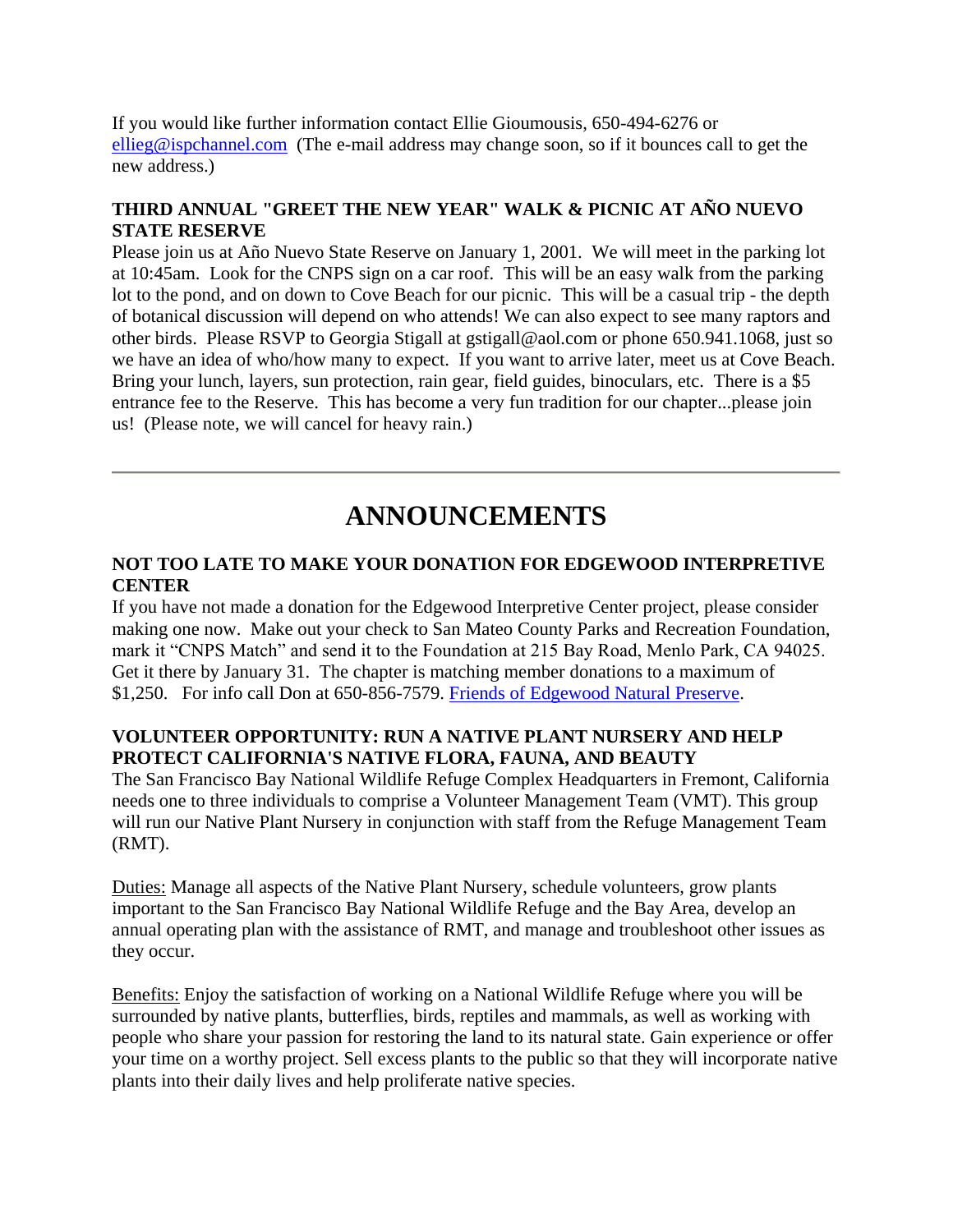Qualifications: Must have extensive native plant, nursery, or horticultural skills, or lots of free time and a strong desire to study and learn. Must make a one-year commitment, with the option to renew at the end of your term. Please call James Aliberti at 510-792-0222 ext. 41, or email [james\\_aliberti@fws.gov](mailto:james_aliberti@fws.gov)

#### **THE WAYNE RODERICK LECTURE SERIES**

Saturday Mornings 10:30 to noon. Visitor Center for the Botanical Gardens at Tilden Park. Free to the Public (These lectures usually fill to capacity, so come early)

#### **January**

6: The Botany of Pt. Reyes National Seashore (Steve Edwards) 13: History of the East Bay Regional Park District (Jerry Kent) 20: The Ruby Mountains of Northeastern Nevada (Stewart Winchester) 27: A Year on the Oat Hill Mine Trail of Napa County (Dick O'Donnell)

#### **February**

3: Robert Sibley Volcanic Regional Preserve (plus plants), and Introduction to the Bedrock Geology of the East Bay (Steve Edwards)

10: Adventures in the Ecological Restoration of Walnut Creek (Dann McCright)

17: A Paleobotanical Study of Catalina Ironwood and Its Changing Environments (Diane Erwin) 24: East Bay Natural History at First European Contact (Steve Edwards)

#### **2000 IN 2000 AT EDGEWOOD PRESERVE**

On December 8, 2000 the intrepid habitat restoration volunteers at Edgewood Preserve, under the untiring leadership of Ken Himes, surpassed 2000 volunteer hours for the year. This number represents ONLY the time spent physically removing non native plants - it does not include walking to and from the work sites, scoping for target species, preparing documentation, organizing volunteers, monitoring work sites or staff time worked by Edgewood rangers. If you would like to join us on Fridays year-round (plus Saturdays by special arrangement or in the Summer months) contact Ken Himes at 650-591-8560 or John Allen at JCAKWA@aol.com. No botanical expertise is necessary as training is provided. Obviously we're having a great time out there, because we keep going back for more! Watch for more complete details in Edgewood restoration in future issues of the *Blazing Star*.

#### **WANTED: PLANT SALES CHAIR**

We are seeking a Plant Sales Chair. Jean Struthers will continue to grow the plants at our nursery (along with Ray Deutsch and others) but after doing a wonderful job of coordinating MANY plants sales, Jean is ready to hand this off to someone else. Many people volunteer to help with the plant sale. It's important work and we have a lot of fun too! We need a chair to coordinate the volunteers, tasks and other details. If you are interested, please contact Jean Struthers at 650- 941-2586 or JeanStruthers@aol.com; or Georgia Stigall at 650-941-1068 or gstigall@aol.com. Even if you are not interested in chairing the committee, please join us for the plant saleplanning meeting listed in this issue of the *Blazing Star*.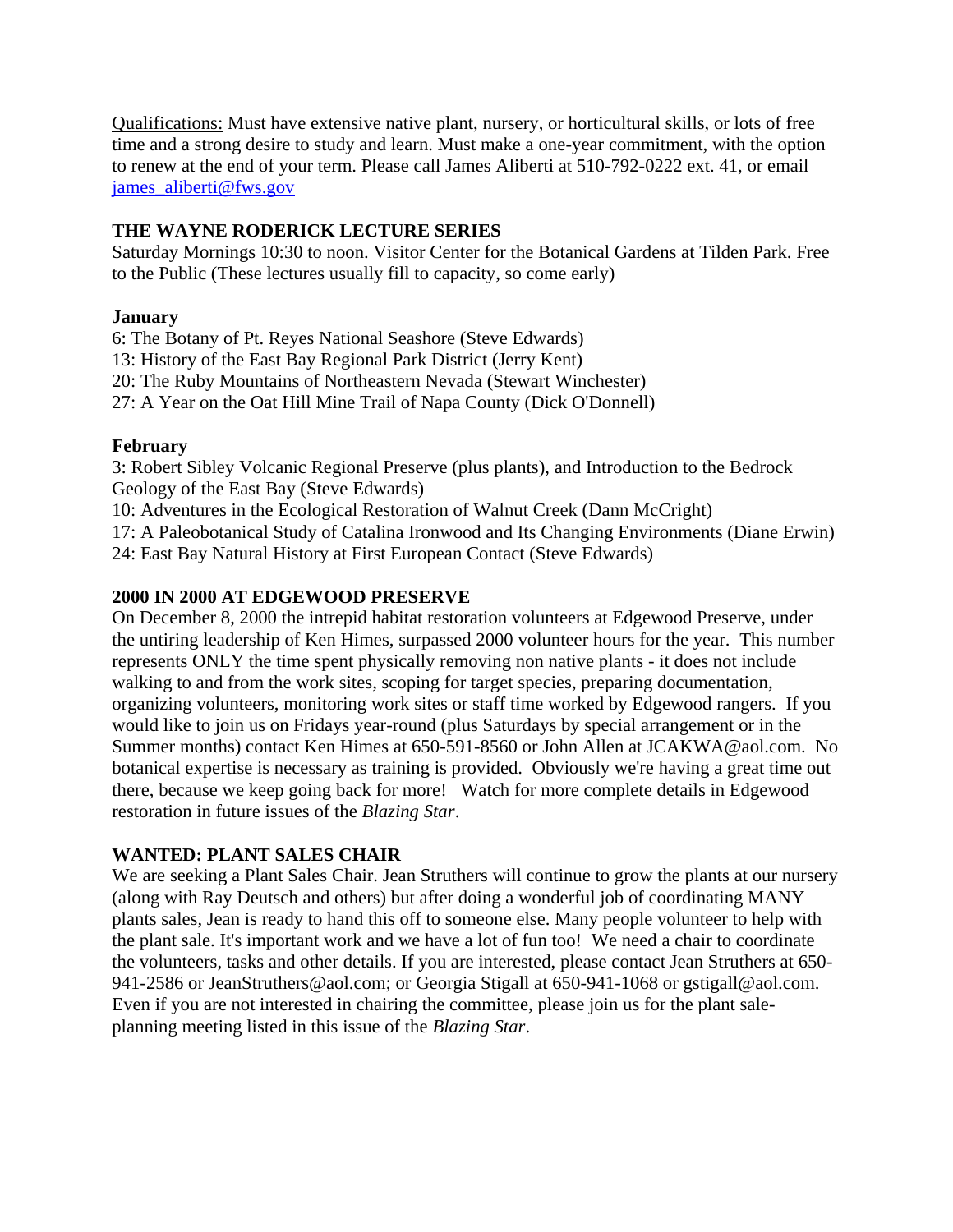

*Sequoia sempervirens* (coast redwood)

#### **ENVIRONMENTAL FORUM ON COYOTE RIDGE AND COYOTE VALLEY**

March 15th, 2001, 7pm, Peninsula Conservation Center, 3921 E. Bayshore, Palo Alto, CA

Intensive industrial development is being proposed for the agriculture lands south of the urbanized part of San Jose, the valley surrounded by the hills that support a rare and diverse serpentine ecosystem. What are the implications of development on this ecosystem? Come to this forum and find out. The forum is being co-sponsored by the Santa Clara Valley Chapter of CNPS and Bay Area Action + Peninsula Conservation. Watch the March *Blazing Star* for more details. If you want to help out, call Don Mayall at 650-856-7579.

#### **YELLOW STARTHISTLE AT EDGEWOOD: PART I**

Have you visited Edgewood County Park and Preserve lately? It is not only a good time to see the bright red berries of California holly (*Toyon*), and the emerging growth of herbaceous plants long dormant, but you can also view the sites that were mowed last summer to control yellow star-thistle seed production. These bright green sites are a definite contrast with the adjacent unmowed areas with their dense masses of yellow star-thistle skeletons. Our monitoring of these sites shows a definite reduction in yellow star densities. Monitoring results from spring 2000 will be discussed in a future *Blazing Star*.

Although it is not known how long yellow star has been present at Edgewood, the area most impacted is the non-serpentine grassland that surrounds the Central Ridge. The service road/serpentine loop trail traverses these grasslands and the monocultures of yellow star are easily seen. It was the lower slopes of the Central Ridge that were heavily abused by off-road vehicles in the late 60's and 70's before San Mateo County acquired Edgewood. Heavy rains in the 90's appeared to enhance the rapid expansion of yellow star across the scarred landscape.

A group of volunteers, under the direction of Elly Hess, began hand removal of yellow star in the early 90's. This work contained the spread in some areas. The main footholds of yellow starthistle continued to expand.

In 1999 a committee of Friends of Edgewood and CNPS approached San Mateo County Park staff to set up trial mow sites as a method for reducing yellow star seed production. Park staff did the mowing with advice from the committee. Two sites were selected; one at the southwest base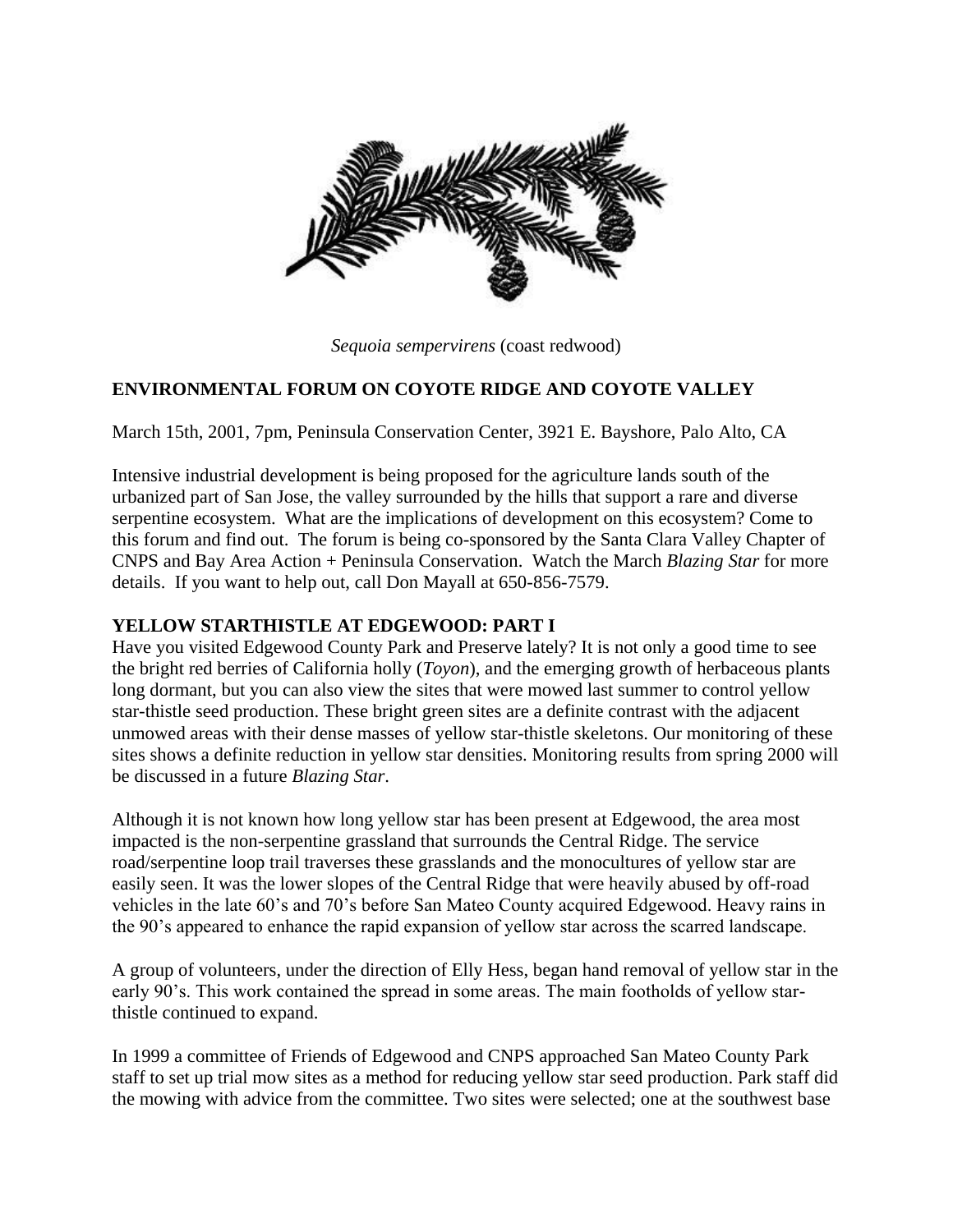of the Central Ridge that now covers almost 4 acres (Mow Site I) and the other in the northeast portion of Edgewood along the service road before it descends to the day camp picnic area (Mow Site II). A small fire contained at Mow Site II consumed most yellow star it reached and formed the basis of a monitoring effort to compare mowing with burning as control methods.

In 2000, CNPS and Friends of Edgewood formalized a partnership with San Mateo county to design and execute a weed management plan for Edgewood. There is much to accomplish and we welcome volunteers.

Ken Himes

#### **SUBMIT YOUR PROGRAM IDEAS**

In my new role as chapter vice president, I'm responsible for organizing speakers and presentations for our meetings. Since this is everyone's chapter, I want everyone's ideas and suggestions! Let me know who you recommend for speakers and what types of presentations and activities you'd like to see at our general meetings. All ideas are welcome. Please contact me at [gstigall@aol.com](mailto:gstigall@aol.com) or write to Georgia Stigall, 17287 Skyline Blvd #102, Woodside CA 94062-3780; or phone 650-941-1068.

#### **PLANT SALE PLANNING MEETING**

We'll be meeting in January (date to be determined) to start planning for our April plant sale. Please join us with your ideas and suggestions for making our sale as dynamic, successful and fun as possible. The goals of this meeting will include identifying the various tasks to be done, begin soliciting volunteers and talk about plant-related suggestions and other ideas. Everything we can organize in advance will make the logistics of our sale go more smoothly. Contact Jean Struthers at 650-941-2586 or [JeanStruthers@aol.com.](mailto:JeanStruthers@aol.com)

## **FIELD TRIPS**

All trips are open to the public but sign-ups are sometimes necessary where we have space or parking limitations. Bring lunch, water, warm clothing and walking shoes. Heavy rain cancels. Call field trip leader for questions.

**JANUARY 20, ST. JOSEPH'S HILL– Ken Himes will lead a discovery trip through this mid**peninsula preserve. We will see coast silk tassel (*Garrya elliptica*), and big berry manzanita (*Arctostaphylos glauca*) in flower, and possibly chaparral currant and hillside gooseberry. Directions and details, Ken Himes, 650-591-8560.

**JANUARY 21, 9:30, AM THE ANNUAL DIRCA WALK**– This year the *Dirca* walk will look at two stands; one damaged in the Blue Oaks development in a fire management area and the second stand in an open space nearby that was cut several years ago by a trail management group that had trouble identifying the plants. It is a chance to see how rare plants can be treated when we are not watching. From the Blue Oaks site we will hike up Hams Gulch. The area also has a lot of plants off trail that should be in flower. We will meet in the Ladara Shopping Center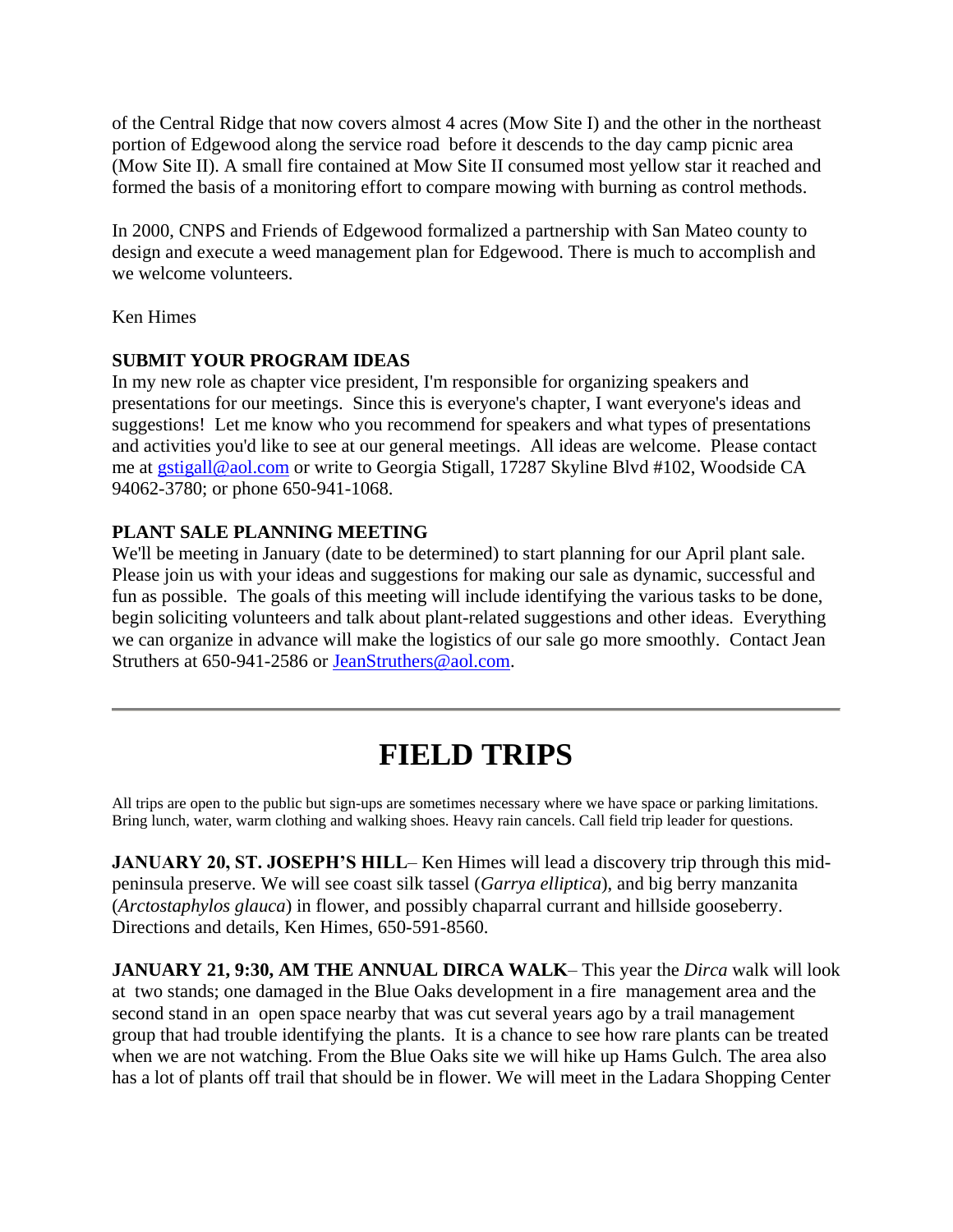behind the Shell Gas Station on Alpine Road just west of I280. Call Paul Heiple 650-854-7125 for more information.

**MARCH 10, 10 AM, SAN BRUNO MOUNTAIN COUNTY PARK**– Ken Himes and Mary Simpson lead this early spring trip through one of the last intact remnants of the Franciscan flora on the peninsula. The endemic San Bruno Mountain manzanita, coast rock cress, Franciscan wall flower, and footsteps of spring will be in flower. Take 101 N, exit Brisbane. Proceed on Old Bayshore and pass Brisbane. Turn left onto Guadalupe Parkway to park entrance and meet in the parking lot just beyond the park entrance station. Details call Ken Himes.

**MARCH 11**, **10 AM, COAL MINE RIDGE**– Early spring flowers, nice views, 4 mile hike. Meet at Alpine rd. and Willowbrook dr., Portola Valley. From 280 take Alpine rd. west about 4 miles. Park on Willowbrook. For more information: Tom Cochrane [trailtraveller@webtv.net](mailto:trailtraveller@webtv.net) or call 650-969-3181.

**MARCH 19 - 24 ANZA-BORREGO DESERT TRIP**– I have reserved the Palm Canyon Group Camp Site for the five nights of March 19-24. The site is limited to the first twenty-five callers. At press time the details of the trip are not finalized, just the dates. To reserve your place call Paul Heiple 650-85407125.

**MARCH 24, RARE PLANTS OF THE SERPENTINE GRASSLANDS**– Toni Corelli – RVSP with Ken Himes at 650-591-8560. Limit 20 people. We will take a waiting list.

**MARCH 25, MT. TAMALPAIS** – The focus of this trip will be to see *Calypso bulbosa*, the fairy slipper orchid. We are near the southern limit of this orchid and Mt. Tamalpais is the closest place I know of with large populations of these plants. Several color varieties grow on the mountain, we should see some of them. We will also visit a very interesting serpentine area on the mountain. Sargent Cypress (*Cupressus sargentii*), musk bush (*Ceanothus jepsonii*) and Tamalpais manzanita (*Arctostaphylos hookeri* ssp. *montana*) will be some of the species to look for along with many old favorites found on the mountain. Details, call Paul Heiple

#### **SANTA CRUZ CYPRESS FIELD TRIP REPORT**

On November 12, five native planters took a trip to Portola State Park to find a hidden grove of the rare Santa Cruz cypress. This species is only known in four locations in the Santa Cruz mountains. We visited the site off Butano ridge about 500 feet down the west side of the ridge. From the park headquarters, we had to hike up 1600 feet to the top of the ridge. Along the way, notable plants were – redwood inside-out flower(*Vancoveri planipetala*), redwood violet, yerba deselva (*Whipplea modesta*), *Clintonia*, California harebell, California vanilla grass (*Hierochloe occidentalis*), and wax myrtle. At the ridgetop we noted warty leaf ceanothus, chapparral pea,brittle leaf, Santa Cruz mountains manzanita (*Arctostaphylos andersonii* – a rare 1b species), and knobcone pine.

When we found the cypress grove it was in a setting of cemented sandstone slab with loose sand deposits. Some trees were about 40 meters tall. Thomas' book says they are seldom over 10